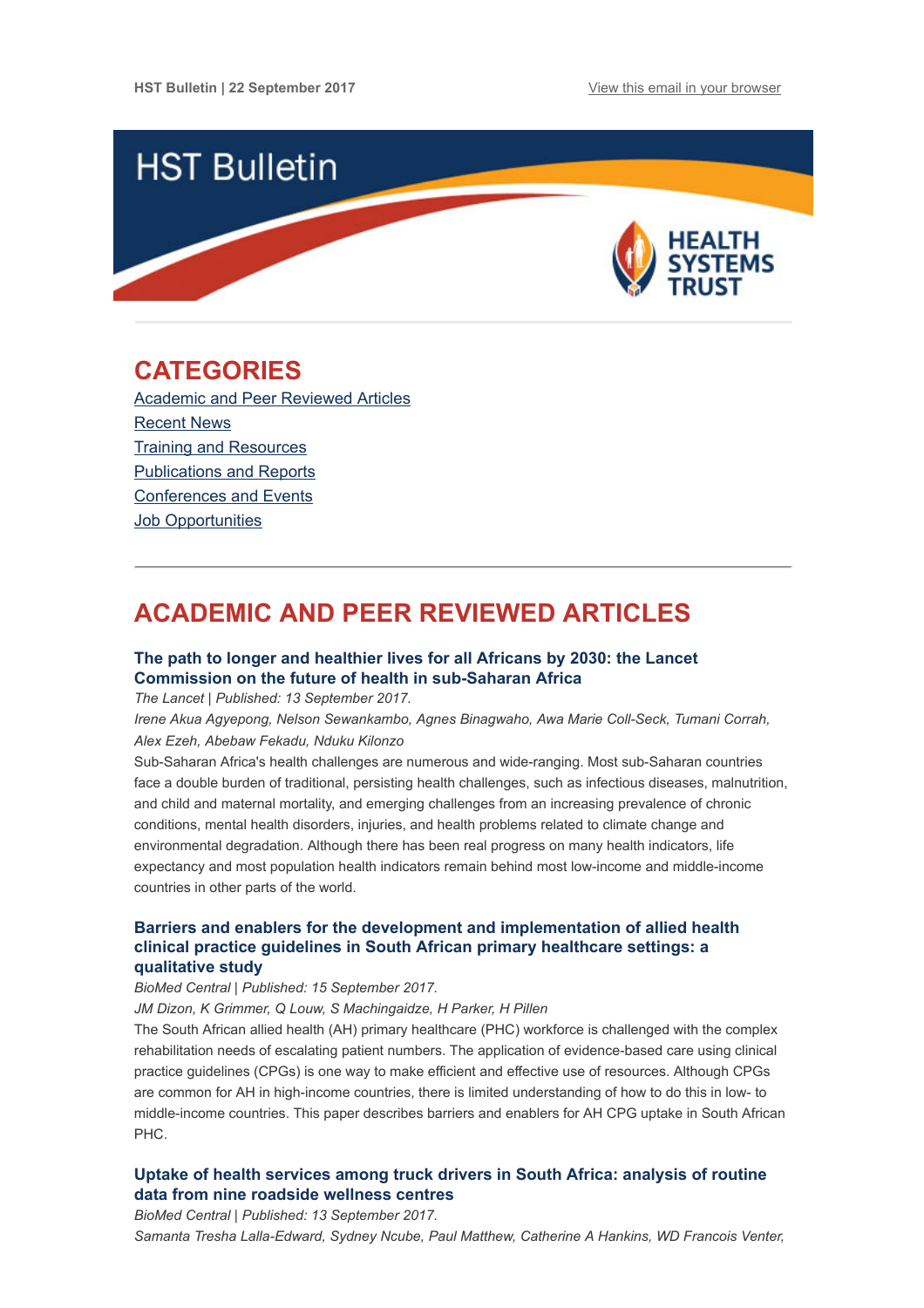#### Gabriela B Gomez

Long-distance truck drivers are occupationally susceptible to poor health outcomes. Their patterns of healthcare utilisation and the suitability of healthcare services available to them are not well documented. We report on truck driver healthcare utilisation across South Africa and characterise the client population of the clinics serving them for future service development.

## [Mental health leadership and patient access to care: a public–private initiative in](https://ijmhs.biomedcentral.com/articles/10.1186/s13033-017-0160-4) South Africa

BioMed Central | Published: 6 September 2017.

Christopher Paul Szabo, Jennifer Fine, Pat Mayers, Shan Naidoo, Tuviah Zabow, Mental Health Leadership Working Group

Mental health leadership is a critical component of patient access to care. More specifically, the ability of mental health professionals to articulate the needs of patients, formulate strategies and engage meaningfully at the appropriate level in pursuit of resources. This is not a skill set routinely taught to mental health professionals.

## [Setting targets for HIV: An evaluation of indicator quality and target achievement in](http://journals.lww.com/jaids/Abstract/publishahead/Setting_targets_for_HIV___An_evaluation_of.96862.aspx%20%C2%A0) National Strategic Plans.

Journal of Acquired Immune Deficiency Syndromes | Published: 21 August 2017 Alana Sharp, Richael Hagan, Brian JD Honermann, Gregorio Millett

National Strategic Plans (NSPs) for HIV have become foundational documents that frame responses to HIV. Both Global Fund and PEPFAR require coordination with NSPs as a component of their operations. Despite the role of NSPs in country planning, no rigorous assessment of NSP targets and performance outcomes exists. We performed a quantitative analysis of the quality of NSP indicators and targets and assessed whether historical NSP targets had been achieved.

## [Misdiagnosis of HIV infection during a South African community-based survey:](http://www.jiasociety.org/index.php/jias/article/view/21753/pdf) implications for rapid HIV testing

Journal of the International AIDS Society | Published: 29 August 2017.

Tendesayi Kufa, Ayesha BM Kharsany, Cherie Cawood, David Khanyile, Lara Lewis, Anneke Grobler, Zawadi Chipeta, Alfred Bere et al

We describe the overall accuracy and performance of a serial rapid HIV testing algorithm used in community-based HIV testing in the context of a population-based household survey conducted in two sub-districts of uMgungundlovu district, KwaZulu-Natal, South Africa, against reference fourth-generation HIV-1/2 antibody and p24 antigen combination immunoassays. We discuss implications of the findings on rapid HIV testing programmes.

## [Pregnant and breastfeeding women: A priority population for HIV viral load](http://journals.plos.org/plosmedicine/article?id=10.1371/journal.pmed.1002375) monitoring

PlosMedicine | Published: 15 August 2017.

Landon Myer , Shaffiq Essajee, Laura N Broyles, D Heather Watts, Maia Lesosky, Wafaa M El-Sadr, Elaine J Abrams

With more than 18 million HIV-infected individuals having initiated antiretroviral therapy (ART) in low- and middle-income countries (LMICs) by the end of 2016, ensuring effective HIV care and treatment services is a global public health priority. Pregnant and postpartum women are an important population within ART programmes. In many countries, the majority of identified HIV-infected adults are women, and many women of reproductive age are diagnosed with HIV infection during pregnancy through prevention of mother-to-child transmission of HIV (PMTCT) services in antenatal care (ANC).

## [Organisational culture and trust as influences over the implementation of equity](https://equityhealthj.biomedcentral.com/articles/10.1186/s12939-017-0659-y)oriented policy in two South African case study hospitals

BioMed Central | Published: 15 September 2017.

Ermin Erasmus, Lucy Gilson, Veloshnee Govender, Moremi Nkosi

This paper uses the concepts of organisational culture and organisational trust to explore the implementation of equity-oriented policies – the Uniform Patient Fee Schedule (UPFS) and Patients' Rights Charter (PRC) - in two South African district hospitals. It contributes to the small literatures on organisational culture and trust in low- and middle-income country health systems, and broader work on health systems' people-centeredness and "software".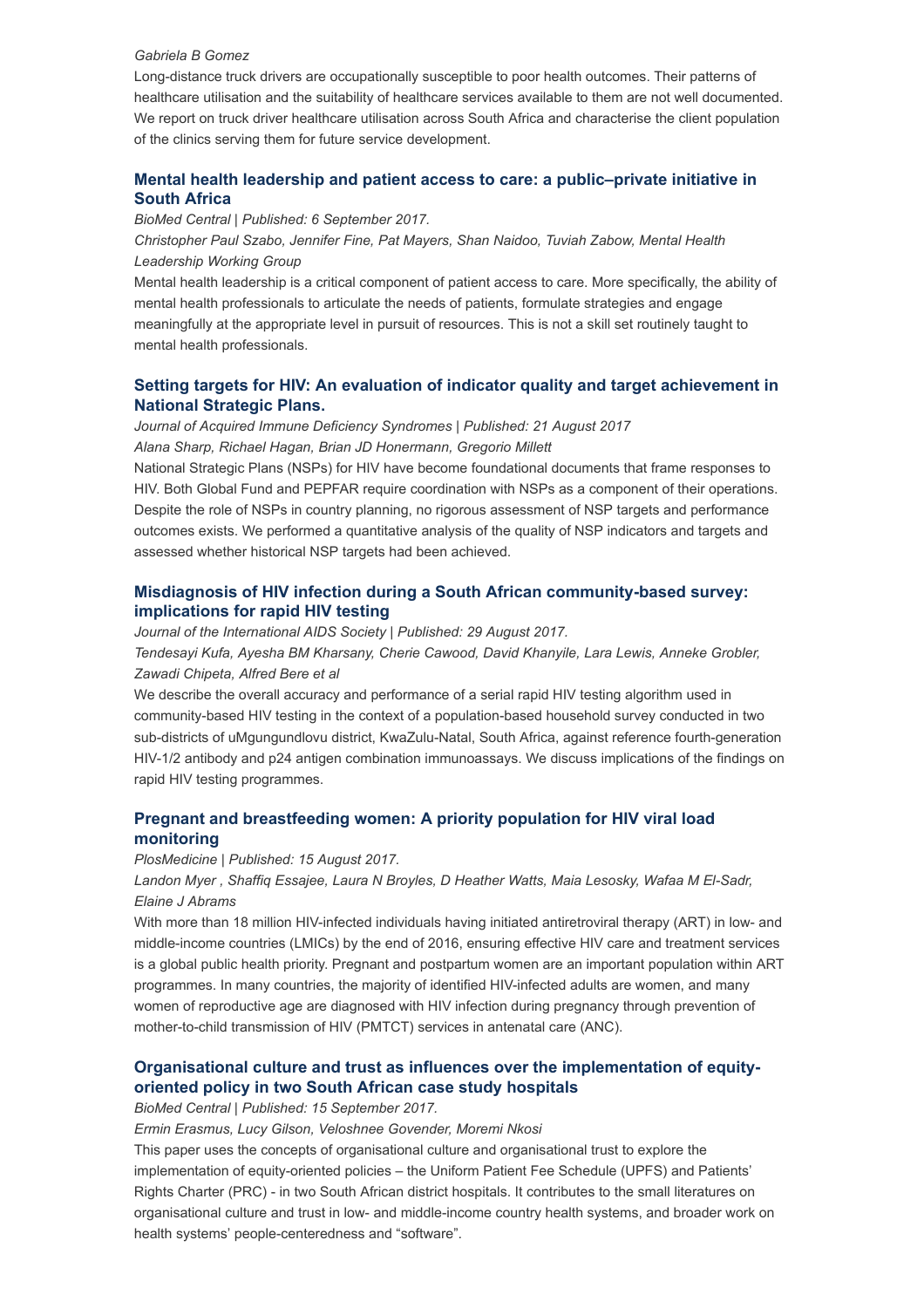## <span id="page-2-0"></span>RECENT NEWS

### ['Alarm bells we cannot ignore': world hunger rising for first time this century](https://www.theguardian.com/global-development/2017/sep/15/alarm-bells-we-cannot-ignore-world-hunger-rising-for-first-time-this-century?utm_source=Global+Health+NOW+Main+List&utm_campaign=12b4b85dee-EMAIL_CAMPAIGN_2017_09_15&utm_medium=email&utm_term=0_8d0d062dbd-12b4b85dee-2811001)

The Guardian | 15 September 2017.

UN agencies warn conflict and climate change are undermining food security, causing chronic undernourishment and threatening to reverse years of progress.

#### [The world is running out of antibiotics, WHO report confirms](http://www.who.int/mediacentre/news/releases/2017/running-out-antibiotics/en/)

World Health Organisation | 20 September 2017.

A report, Antibacterial agents in clinical development – an analysis of the antibacterial clinical development pipeline, including tuberculosis, launched [on 20 September] by WHO shows a serious lack of new antibiotics under development to combat the growing threat of antimicrobial resistance.

#### [Cosatu backs NHI but expert says state workers' benefits will be majorly cut](https://www.businesslive.co.za/bd/national/health/2017-09-13-a-10-cut-in-funding-could-mean-56-million-people-dead-from-aids-by-2030/)

BD Live | 20 September 2017.

GEMS members who earn as much as R3'000 a month in medical scheme subsidies could lose this if government gets its way, healthcare analyst Johann Serfontein says

#### [SA's 'health gap' is still one of the world's worst, says new study](https://www.businesslive.co.za/bd/national/health/2017-09-18-sas-health-gap-is-still-one-of-the-worlds-worst-says-new-study/)

BD Live | 15 September 2017.

SA has one of the world's greatest misalignments between development and health progress, according to The Lancet's latest Global Burden of Disease study, published on Friday.

#### [How hunger affects the mental health of pregnant mothers](https://theconversation.com/how-hunger-affects-the-mental-health-of-pregnant-mothers-82006)

The Conversation | 24 August 2017.

The mental health of pregnant women can be affected by a range of factors, including partner violence and unemployment. But one of the key drivers that adversely affects a pregnant woman's mental health is food insecurity. Being food insecure is when someone doesn't have food or has the wrong kinds of food.

#### [Dolutegravir may link to serious depression](https://www.medicalbrief.co.za/archives/dolutegravir-may-link-serious-depression/)

#### Medical Brief | 13 September 2017.

Severe depression may be a side-effect of treatment with the anti-HIV drug dolutegravir, according to clinicians from The Netherlands, who report two cases of rapid onset of serious depression after initiation of therapy with the drug.

#### [These countries medically prescribe heroin, should SA follow suit?](http://bhekisisa.org/article/2017-09-06-00-pride-and-prejudice-its-time-that-evidence-not-stigma-drive-sas-drug-policies)

Bhekisisa | 5 September 2017. It's time that evidence, not stigma, drive SA's drug policies.

#### [\(Return to Top\)](#page-0-1)

## <span id="page-2-1"></span>TRAINING AND RESOURCES

## [National HIV & TB Health Care Worker Hotline](https://www.facebook.com/SAHIVTBHotline/)

The Medicines Information Centre | 2017.

The Medicines Information Centre (MIC) situated within the Division of Clinical Pharmacology, Department of Medicine at the University of Cape Town is the largest and only clinically-based medicine information centre in South Africa. The MIC provides a toll-free national HIV & TB hotline to all health care workers in South Africa for patient treatment related enquiries. The centre is staffed by specially-trained drug information pharmacists who share 50 years of drug information experience between them. This service is free and the hotline operates from Mondays to Fridays 8.30am – 4.30pm.

## [Guidance for Non-HIV-Specialized Providers Caring for Persons with HIV Displaced](https://aidsinfo.nih.gov/guidelines/html/6/guidelines-on-care-for-hiv-infected-residents-displaced-from-disaster-areas/0/?utm_source=AIDSinfo&utm_medium=email&utm_campaign=9-1-17-Disaster_GLs) by Disasters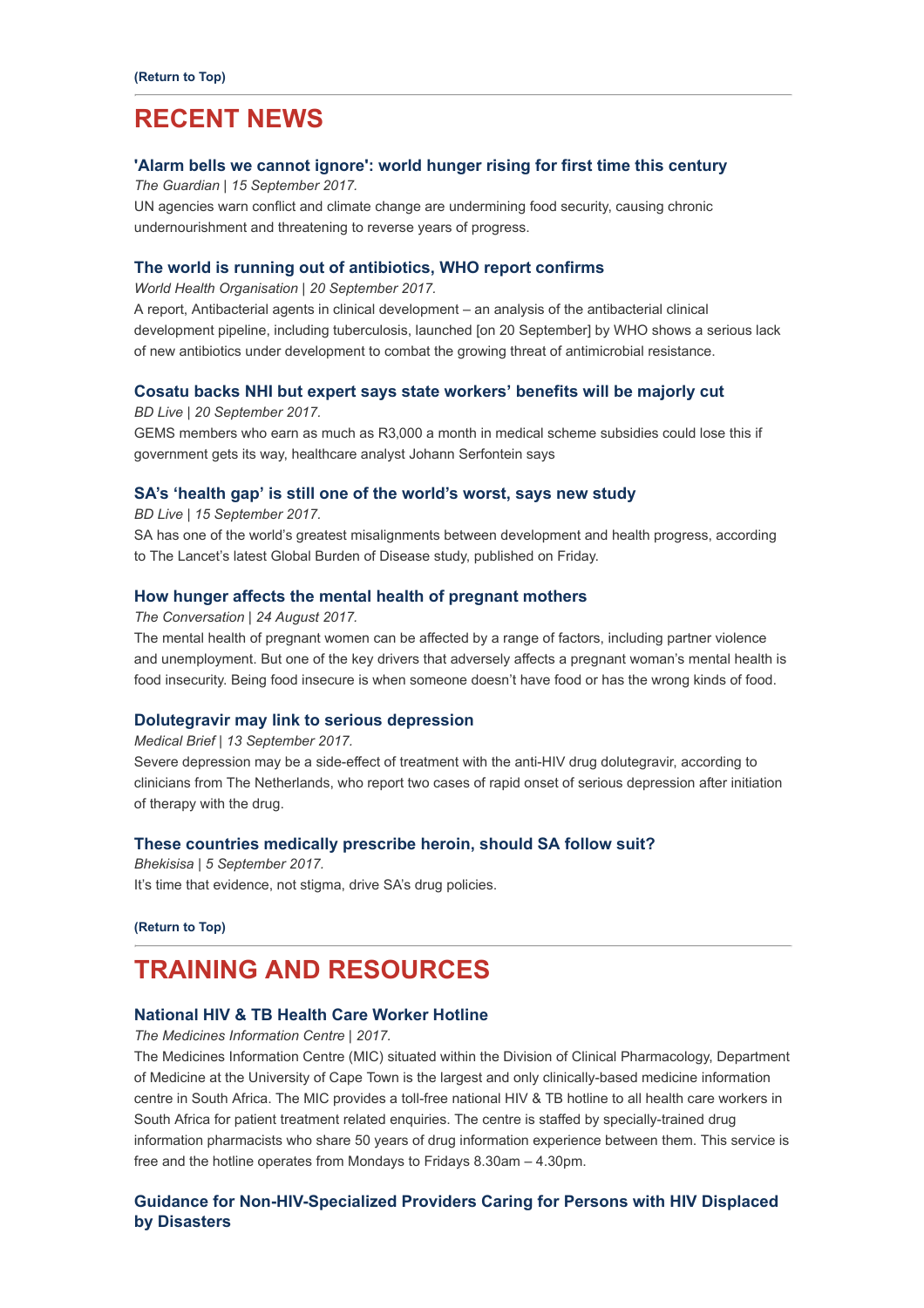#### AIDS Info | 31 August 2017.

[This] information provides guidance to health care providers attending to the medical needs of adults and children with HIV displaced from disaster areas who have not yet secured HIV care in the areas where they have relocated.

#### [\(Return to Top\)](#page-0-1)

# <span id="page-3-0"></span>PUBLICATIONS AND REPORTS

## [Programmatic and public health implications of misdiagnosis of HIV \(Journal](http://www.hst.org.za/publications/NonHST%20Publications/Programmatic%20and%20public%20health.pdf) Supplement)

#### Journal of the International AIDS Society | 6 August 2017.

The past two decades of the HIV response have been largely focused on the scale-up of HIV testing and treatment services. As programmes increase testing efforts, some reports of HIV misdiagnoses, have emerged. Understanding the magnitude of misdiagnosis, the key factors contributing to misdiagnosis across specific contexts and ways to avert these is critical to developing a public health approach that will be effective in both addressing and preventing misdiagnosis in the scale-up of HIV rapid testing programmes. The supplement aims to investigate diagnostic error, determine common causes, and identify potential ways to address misdiagnosis.

#### [Guidelines on the Public Health Response to Pre-treatment HIV Drug Resistance](http://www.hst.org.za/publications/NonHST%20Publications/The%20Public%20Health%20Response%20to%20Pretreatment%20HIV%20Drug%20Resistance.pdf)

World Health Organisation | July 2017.

This publication provides guidance on the public health response to pretreatment HIV drug resistance (HIVDR) to non-nucleoside reverse-transcriptase inhibitors (NNRTIs) among people without prior antiretroviral (ARV) drug exposure or people with prior ARV exposure who are initiating or reinitiating firstline antiretroviral therapy (ART).

## [Antibacterial Agents in Clinical Development: An analysis of the antibacterial](http://www.hst.org.za/publications/NonHST%20Publications/Antibacterial%20Agents%20in%20Clinical%20Development.pdf) clinical development pipeline, including tuberculosis

#### World Health Organisation | 20 September 2017.

Most of the drugs currently in the clinical pipeline are modifications of existing classes of antibiotics and are only short-term solutions. [This] report found very few potential treatment options for those antibioticresistant infections identified by WHO as posing the greatest threat to health, including drug-resistant tuberculosis which kills around 250 000 people each year.

#### [\(Return to Top\)](#page-0-1)

# <span id="page-3-1"></span>CONFERENCES AND EVENTS

### [Hospital Association of South Africa Conference 2017 \(HASA\)](http://www.conferencehasa.co.za/) 25-27 September 2017

Cape Town International Convention Centre, Cape Town, South Africa

### [International Conference on AIDS and STIs in Africa 2017 \(ICASA\)](http://icasa2017cotedivoire.org/)

4-9 December 2017 Abidjan, Côte d'Ivoire

## 17<sup>th</sup> [World Conference on Tobacco or Health \(WCTOH\)](https://www.wctoh.org/)

7-9 March 2018 Cape Town International Convention Centre, Cape Town, South Africa

#### [\(Return to Top\)](#page-0-1)

## <span id="page-3-2"></span>JOB OPPORTUNITIES

Please click on the job title for more information.

[TAC: HR Coordinator](http://www.ngopulse.org/opportunity/2017/09/15/hr-coordinator)